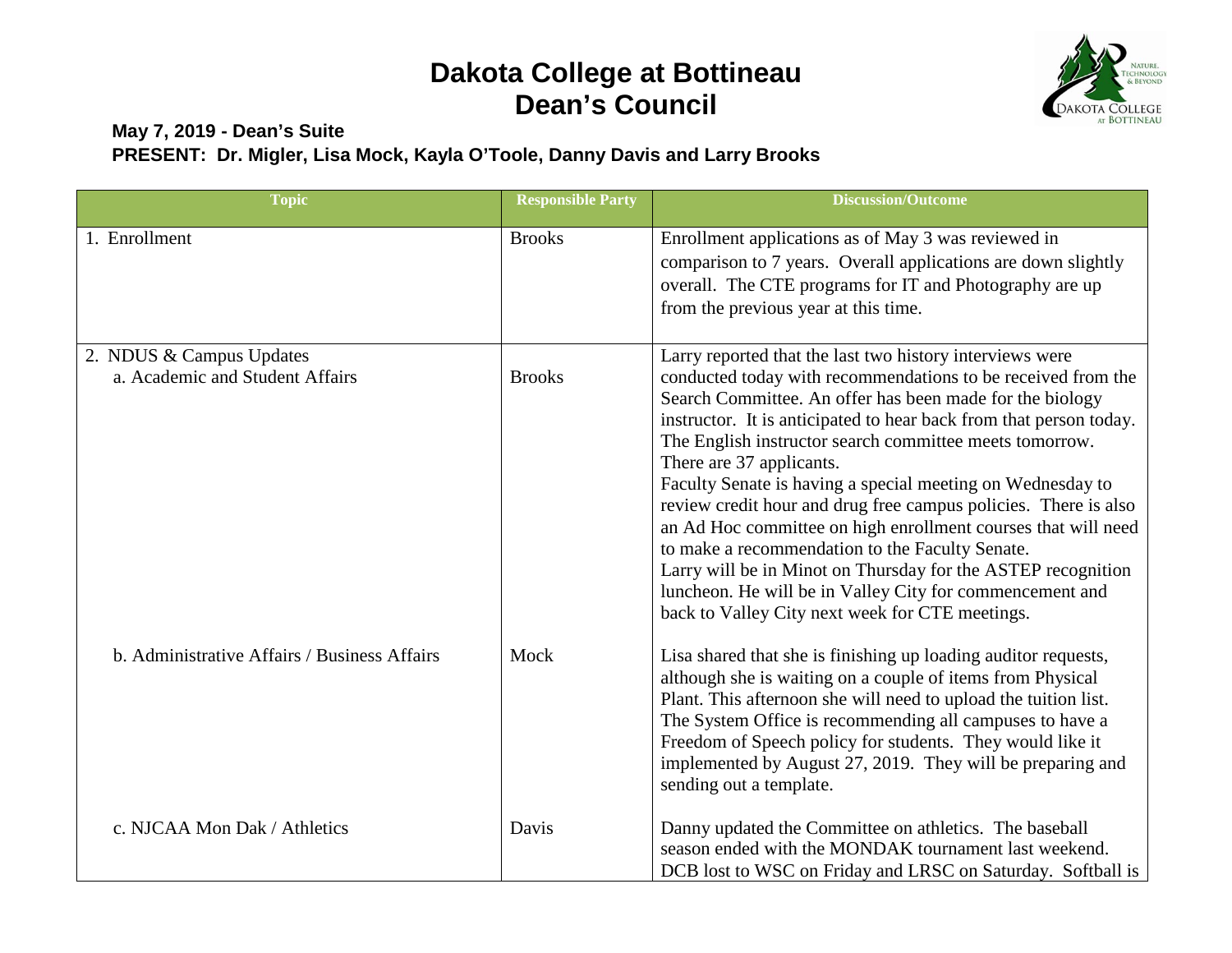

|                                                                                    |          | playing this Friday at 2 and 4pm at the Tommy Turtle Park.<br>Sub regionals will be in Brainerd next weekend.                                                                                                                                                                                                                                                                                                                                                                                                                                                                                                                                                                                                                                                                                                                                                                                                                                                                                                                                                           |
|------------------------------------------------------------------------------------|----------|-------------------------------------------------------------------------------------------------------------------------------------------------------------------------------------------------------------------------------------------------------------------------------------------------------------------------------------------------------------------------------------------------------------------------------------------------------------------------------------------------------------------------------------------------------------------------------------------------------------------------------------------------------------------------------------------------------------------------------------------------------------------------------------------------------------------------------------------------------------------------------------------------------------------------------------------------------------------------------------------------------------------------------------------------------------------------|
| d. Distance Education Council/Distance Ed. and<br><b>Academic Support Services</b> | O'Toole  | Kayla shared information on the Community Education classes.<br>Tonight there is a succulent class in the greenhouse with 21<br>registered. She just completed and sent out the College for<br>Kids schedule via e-mail. In addition, there will be a<br>babysitting clinic on campus this summer.<br>Online update for the summer has 103 students registered, last<br>summer at same time had 80. As of Friday, fall has 62<br>registered, last year at this same time there were 57.<br>SARA reporting opens May 14 <sup>th</sup> . Distance Ed Committee met<br>and approved all HR courses. Dual Credit classes are being<br>registered for at this time. Whitely and Kayla are going out to<br>high schools to assist in scheduling students. Kayla provided a<br>dual credit presentation last night on campus. There were 15 to<br>20 people who attended. Kayla will be out of the office on<br>Monday conducting high school registrations. Also, next week<br>she will be conducting staff performance evals. The SSC<br>Advisory committee meets this week. |
| e. Public Affairs Council                                                          | Hageness | The campus filming is finished. We should have videos the end<br>of May. This week's radio interview is with Mike Smith,<br>Softball playoffs.<br>CTS is offering Campus Connection 9.2 upgrade training with<br>a lunch and learn this week and upgrade training the end of<br>May.                                                                                                                                                                                                                                                                                                                                                                                                                                                                                                                                                                                                                                                                                                                                                                                    |
| f. Chancellor's Cabinet / Dean's Update                                            | Migler   | Tuition increase model is being developed and looking at an<br>8.4% increase. This includes the state approved increase of 4%<br>and an additional 4.4% to offset the loss of course fees and<br>tuition from online classes taken by full-time students. Tuition<br>will include all course fees <i>i.e.</i> art fee, lab fee, etc. This may<br>also require some programing changes.                                                                                                                                                                                                                                                                                                                                                                                                                                                                                                                                                                                                                                                                                  |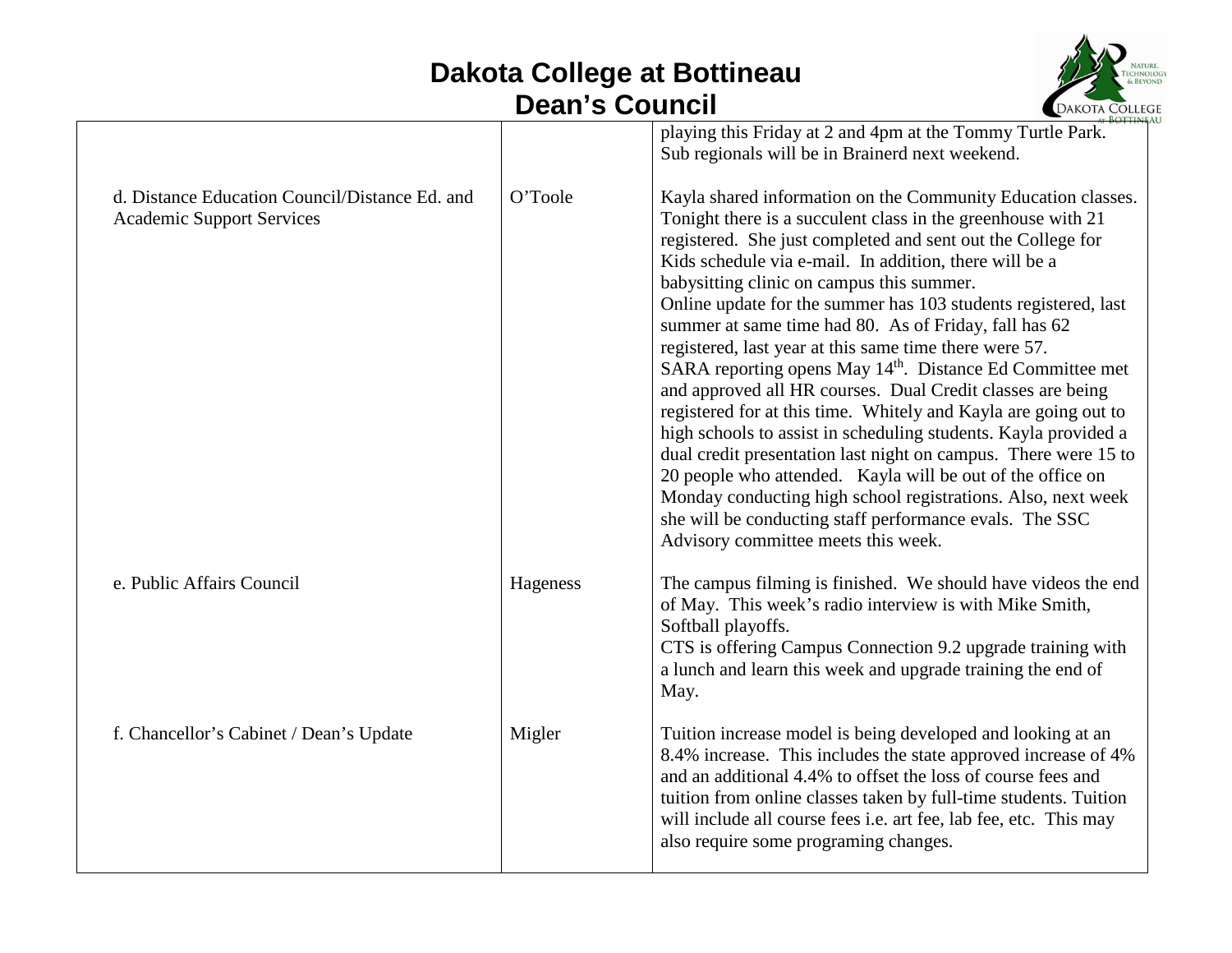

|                              |        | The budget is due to the System Office the end of June. Dr.<br>Migler provided a budget adjustment spreadsheet and asked the<br>Committee to look over their department and identify any<br>adjustments they see necessary that will affect FY20 by June 1.<br>There is no new money available in this budget. Moneys will<br>need to be reallocated throughout the budget as necessary.<br>The guidelines for salary increase from the Legislator appear to<br>be either 2% or a monthly minimum of \$120 a month. For<br>DCB the monthly minimum will affect more employees than<br>the 2%. Waiting to hear how this affects 9 month contracted<br>employees vs 12-month contracts. Once this is determined it<br>can be incorporated into the budget. Year two adjustments are<br>undetermined other than the legislature has allocated 2.5% for<br>salary increases.<br>Working with physical plant and will be doing an application of<br>healthy floors in the main halls of Thatcher this summer. This<br>will include the bookstore after the floor is repaired. |
|------------------------------|--------|--------------------------------------------------------------------------------------------------------------------------------------------------------------------------------------------------------------------------------------------------------------------------------------------------------------------------------------------------------------------------------------------------------------------------------------------------------------------------------------------------------------------------------------------------------------------------------------------------------------------------------------------------------------------------------------------------------------------------------------------------------------------------------------------------------------------------------------------------------------------------------------------------------------------------------------------------------------------------------------------------------------------------------------------------------------------------|
| 3. Other                     |        |                                                                                                                                                                                                                                                                                                                                                                                                                                                                                                                                                                                                                                                                                                                                                                                                                                                                                                                                                                                                                                                                          |
| • Inventory Control Policy   | Migler | <b>Click here for attachments</b><br>There is an audit meeting coming up. One of the areas we need<br>to incorporate is an inventory control policy. Dr. Migler<br>provided a draft to the Dean's Council. This policy is driven by<br>the state $-$ it is more of a procedure. We will tag all fixed asset<br>items at the original cost at \$5,000 and above. Provided for<br>review and will be on next Dean's Council agenda for<br>discussion with the objective to approve.                                                                                                                                                                                                                                                                                                                                                                                                                                                                                                                                                                                        |
| 4. Recognition & Celebration | All    | Michelle Davis spent the last semester tutoring numerous<br>students and will be driving students to Minot to the airport this<br>week.<br>Employee recognition went well last week.<br>Honors symposium also nicely done.                                                                                                                                                                                                                                                                                                                                                                                                                                                                                                                                                                                                                                                                                                                                                                                                                                               |